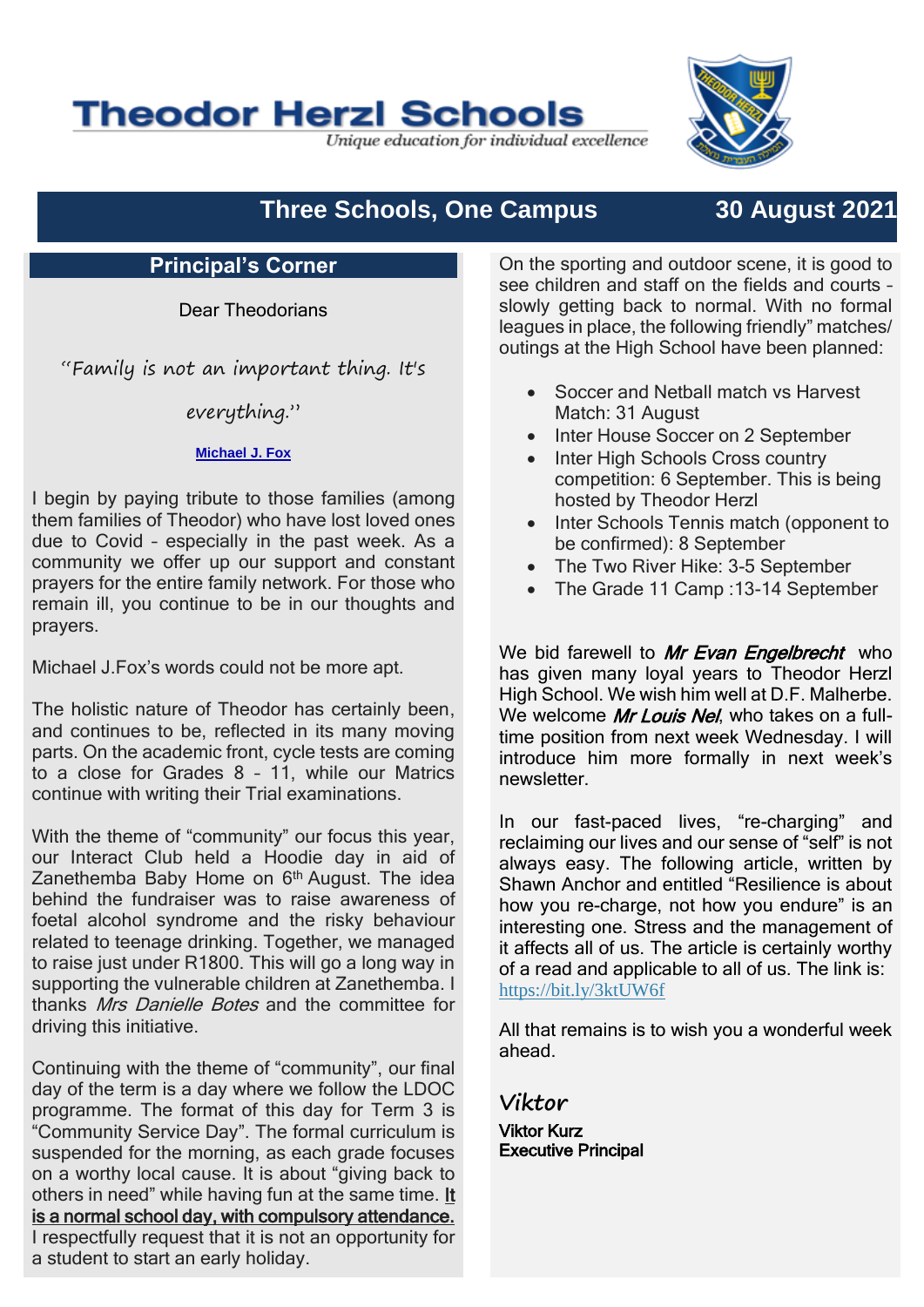## **Pre-Primary Fun**



The youngest Theodorians came to school with some absolutely Theodorable hairstyles on Wacky Hair Day.





## **Primary School Activities**

Congratulations to our Primary School Chess team who outwitted Grey.



The Tokyo Olympics might be over, but at Theodor Herzl Primary School, our pupils have been playing like true Olympians in a series of Inter-House sport matches. We played boys soccer matches and tennis last week and look forward to girls soccer and hockey matches this week. House Ben Gurion won boys soccer and tennis. Watch this space for this week's results. Come on House Weizmann!



### **High School News**

Our High School pupils are relieved that their test cycle is over.



Hang in there Matrics, your Trial Examinations will be over soon.